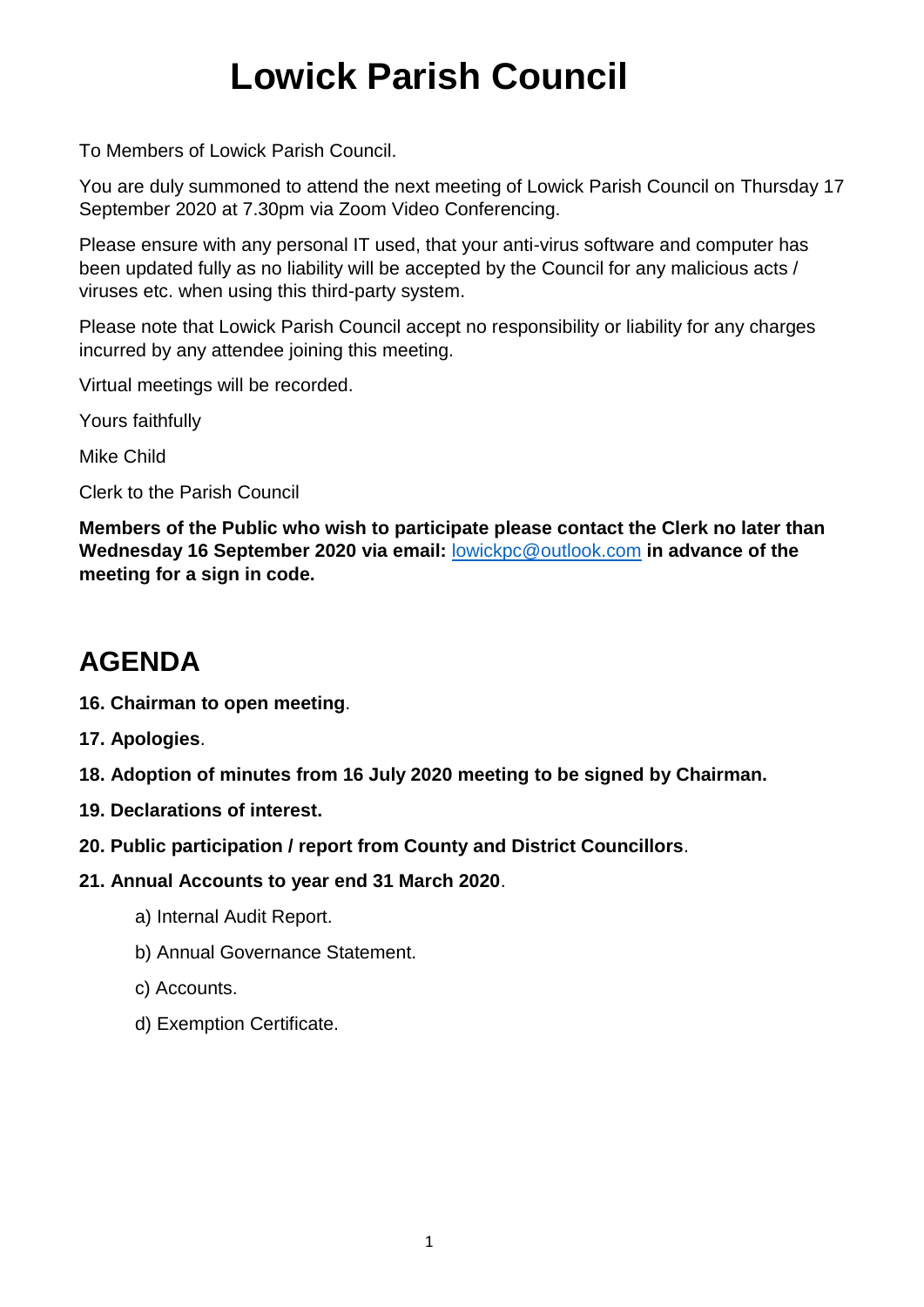# **Lowick Parish Council**

#### **22. Progress Update**;

- a) Lowick Community Hall update
- b) Lowick Green Management Committee update
- c) CC Highways update
- d) X12 Bus Service update
- e) Parish Plan update
- f) Lengthsman update on Bus Shelter / local parish maintenance .
- g) Moss Wood, Blawith update
- h) Farmers Arms, Lowick update

#### **23. Correspondence**

- a) Email from local resident regarding flooding on A5092 at Woodgate.
- b) BT Public Payphone removal, Lowick Bridge, Ulverston LA12 8EF. Average calls per month – NIL Advise SDLC by 18<sup>th</sup> October 2020 (consultation period ends)
- c) Government White Paper on changes to planning in England.

Document forwarded prior to meeting. Consultation period ends 29 October 2020,

**24. Planning Applications**, as circulated prior to meeting

SLDC - SL/2020/0504

Riddings Farm, Lowick Green Ulverston, LA12 8EA.

Agricultural storage building (Muck midden)

#### **Parish Council have been requested to comment.**

LDNP 7/2020/5404

School House, Lowick Green LA12 8EB

Provision of 2 story extension and replacement of existing porch to house,

provision of ancillary buildings, engineering works, provision of access track and hardstanding for house and business use.

#### **Parish Council have been requested to comment.**